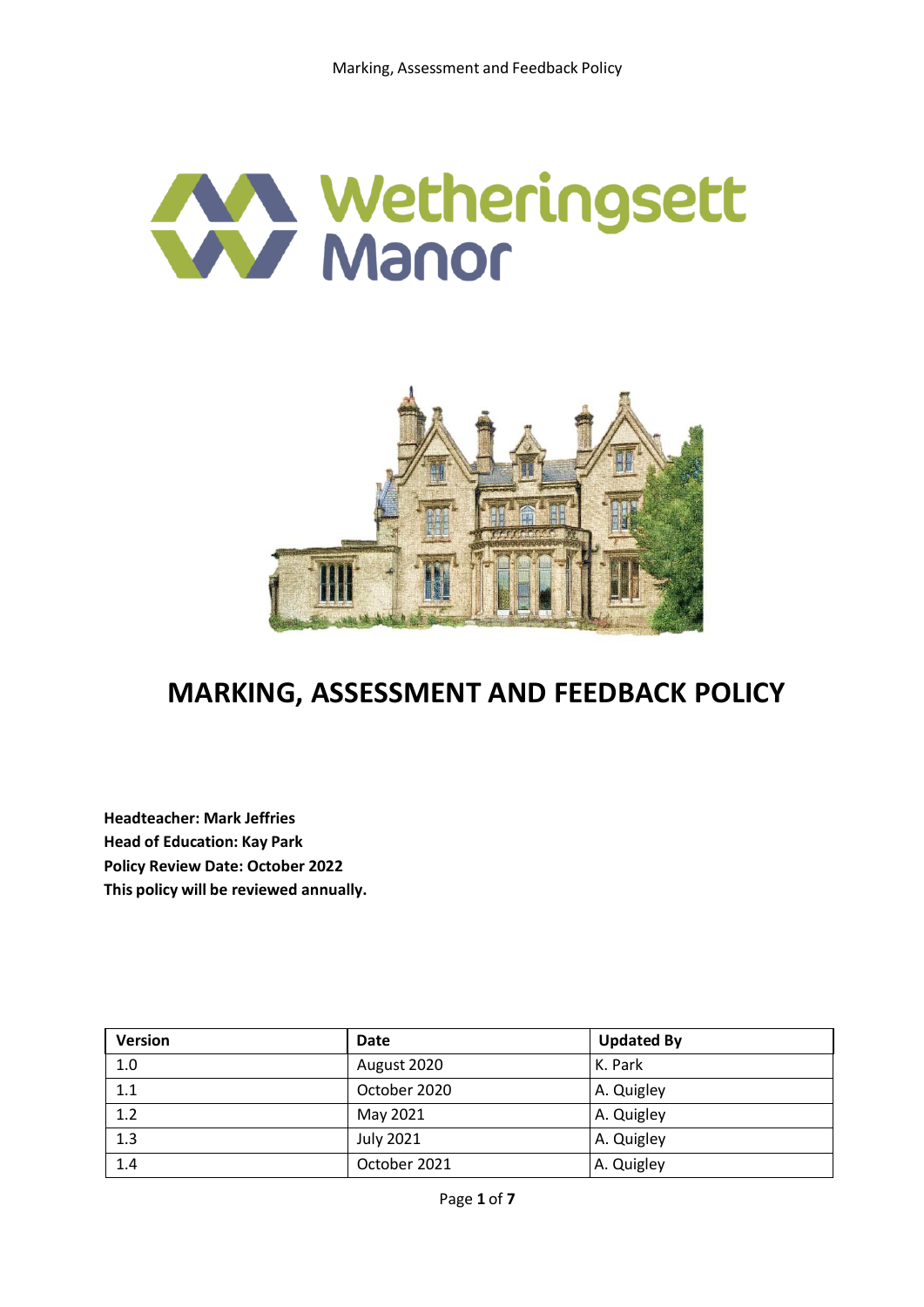# **Contents**

| <b>Section</b> | <b>Topic</b>                         | <b>Page Number</b> |  |  |  |
|----------------|--------------------------------------|--------------------|--|--|--|
|                | <b>Rationale and Context</b>         |                    |  |  |  |
| $\overline{2}$ | <b>Fundamentals</b>                  |                    |  |  |  |
| 3              | The Language of Formative Assessment |                    |  |  |  |
| 4              | <b>Summative Assessment</b>          | 3                  |  |  |  |
| 5              | <b>Reporting to Parents</b>          | 3                  |  |  |  |
| 6              | <b>Roles and Responsibilities</b>    |                    |  |  |  |
| 7              | <b>Review</b>                        | 4                  |  |  |  |
| 8              | <b>Responsibilities</b>              | 4                  |  |  |  |
| 9              | <b>Appendix I</b>                    | 5                  |  |  |  |
| 10             | <b>Appendix II</b>                   | 6,7                |  |  |  |

#### **1) Rationale and Context**

At Wetheringsett Manor School (WMS), the aim is to approach assessment not as a process for the collection and collation of data, but as a tool for supporting the ambitions of our pupils and for driving them on to fulfil their goals and beyond. For assessment to be truly effective this requires any dialogue, decision or data produced by the process to be consistent, accurate and rigorously scrutinised.

#### **2) Fundamentals**

- Objectives will be shared with pupils in every lesson.
- Formative Assessment will be utilised in every lesson. Pupils will play an active part in the assessment of their own learning.
- Every lesson will have identified "target time". This is an opportunity for pupils to discuss their own targets for the lesson, and to discuss any feedback in books/folders.
- $\bullet$ Every lesson will have clear opportunities for Formative Assessment. Pupils must know how they are being assessed.
- Summative assessment will take place on a termly basis.
- Work should be marked in accordance with Appendix II on a bi-weekly basis.
- Summative data needs to be entered online before the last week of half term by all teaching  $\bullet$ staff.

#### **3) The Language of Formative Assessment**

Every Teacher should identify the key skills, processes and knowledge that pupils will be learning in a period of teaching. These elements should be broken down into:

- Emerging: The student has a grasp of the simple elements of the skill/process etc. They have basic knowledge and can carry out key processes via simplified methods etc.
- Developing: The student shows confidence in demonstrating skills, knowledge etc. They can recount key knowledge accurately and identify when skills and processes are required.
- Securing: The student can demonstrate the key skills, can confidently carry out key  $\bullet$ processes and can confidently recount relevant information. They can also demonstrate the ability to identify when skills are required and use them appropriately.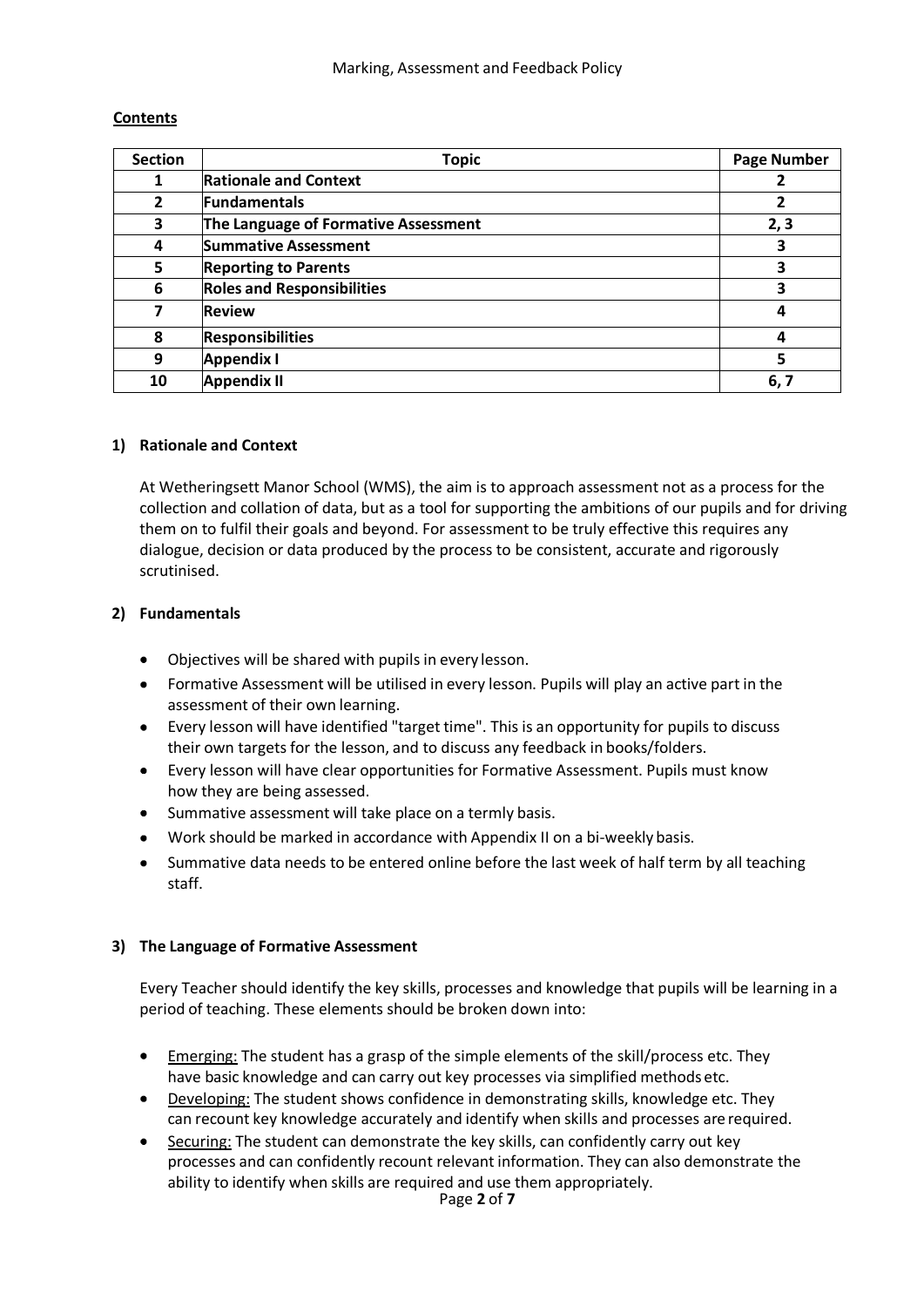These levels are in line with SOLAR, which is the monitoring tool that will be used by staff for reporting progress of pupils .

Our formative assessment of pupils should only focus on skills/processes/knowledge and the language should be about their level of Mastery. Formative assessment is solely to develop student skills.

# **4) Summative Assessment**

Summative assessment will take place once per term (3x yearly) and will measure student's progress for that term as well as for the entire year. Student progress will be recorded and shared with parents and external agencies as required. Teachers are required to have the appropriate marks and feedback completed by the last Tuesday of each term.

### **5) Reporting to Parents**

Reports to parents will be completed once every term (3x yearly), with parents being briefed on a regular basis about their child's achievements.

Reports to parents should identify three pieces of information in terms of assessment.

- Summative Assessment Results: This should identify the starting point in terms of the scale identified above, and the score from the summative assessment at the end of a period of teaching. The key piece of information is the progress identified against the progress expected.
- Formative Assessment Summary: This should identify the key skills etc that a student has achieved in a period of teaching and should have a summary description of their level of mastery and their overall achievement throughout the term.
- Overall summary of the student's wellbeing and 'soft-skills' development: This will go through achievements that the student has made throughout the term and will focus on the personal accomplishments of the student.

#### **6) Roles & Responsibilities**:

Teachers and Teaching Assistants are responsible for carrying out summative and formative assessments with individual pupils, small groups and whole classes, depending on the context.

Teaching staff are responsible for entering summative data on a termly basis onto SOLAR for progress. This is due the week before term ends, to aid reporting to parents. Staff will be held accountable for this data being available on the appropriate spreadsheets.

Outcomes will be shared with pupils as part of an ongoing dialogue about their learning progress; this is facilitated through Learning Conferences held at the end of each term where pupils and teachers discuss academic and behavioural progress and jointly set targets.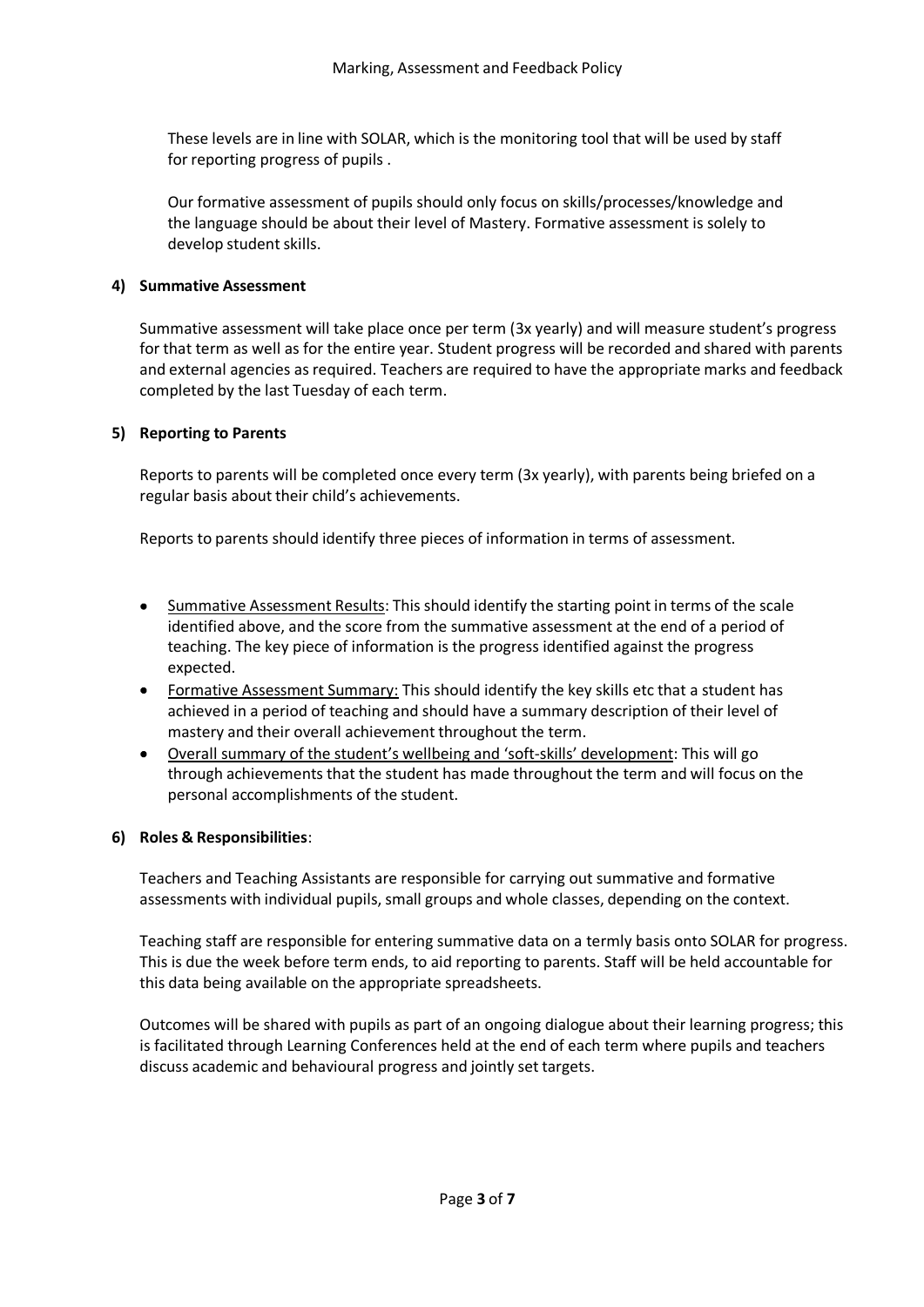# **7) Review**

This document was originally created in August 2020 as WMS: Marking Assessment and Feedback.

# **8) Responsibilities**

The Headteacher and Head of Education will be responsible for monitoring use of the policy, and disseminate it effectively to all staff and allied agencies. The Head of Education will be responsible for monitoring it's use on a day to day basis, and ensure training is effective and allows all staff equitable access to the policy. All staff with a defined teaching role will be responsible for following the policy, and providing data as per the expectations.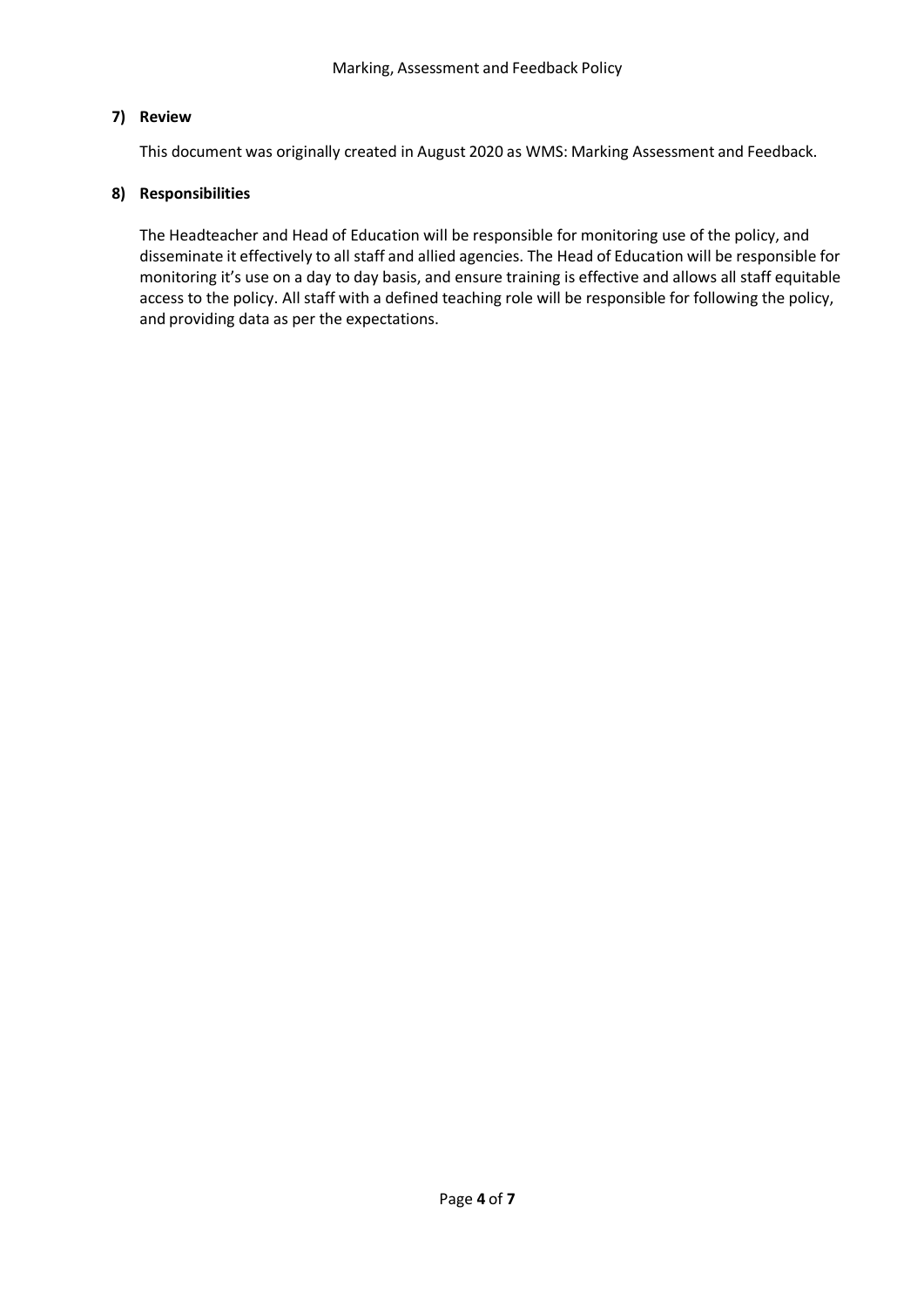# **9) Appendix I**

# **Appendix 1 Marking for RWCM (Reading, Writing, Communication and Mathematics)**

This should be placed at the front of each of the student's books to help them recognise the symbols used when marking occurs.

Teachers need to ensure that they are highlighting this work to help progression and not be punitive.

| Symbol | <b>Meaning</b>                                                                   |
|--------|----------------------------------------------------------------------------------|
|        | You need to look at your capital letters here.                                   |
| 1      | Start a new paragraph here.                                                      |
| sp     | You have made a spelling mistake- (Correct<br>spelling should be in the margin). |
| р      | You need to look at your punctuation here.                                       |
| g      | You need to look at your grammar here- (Correct<br>expression should be given).  |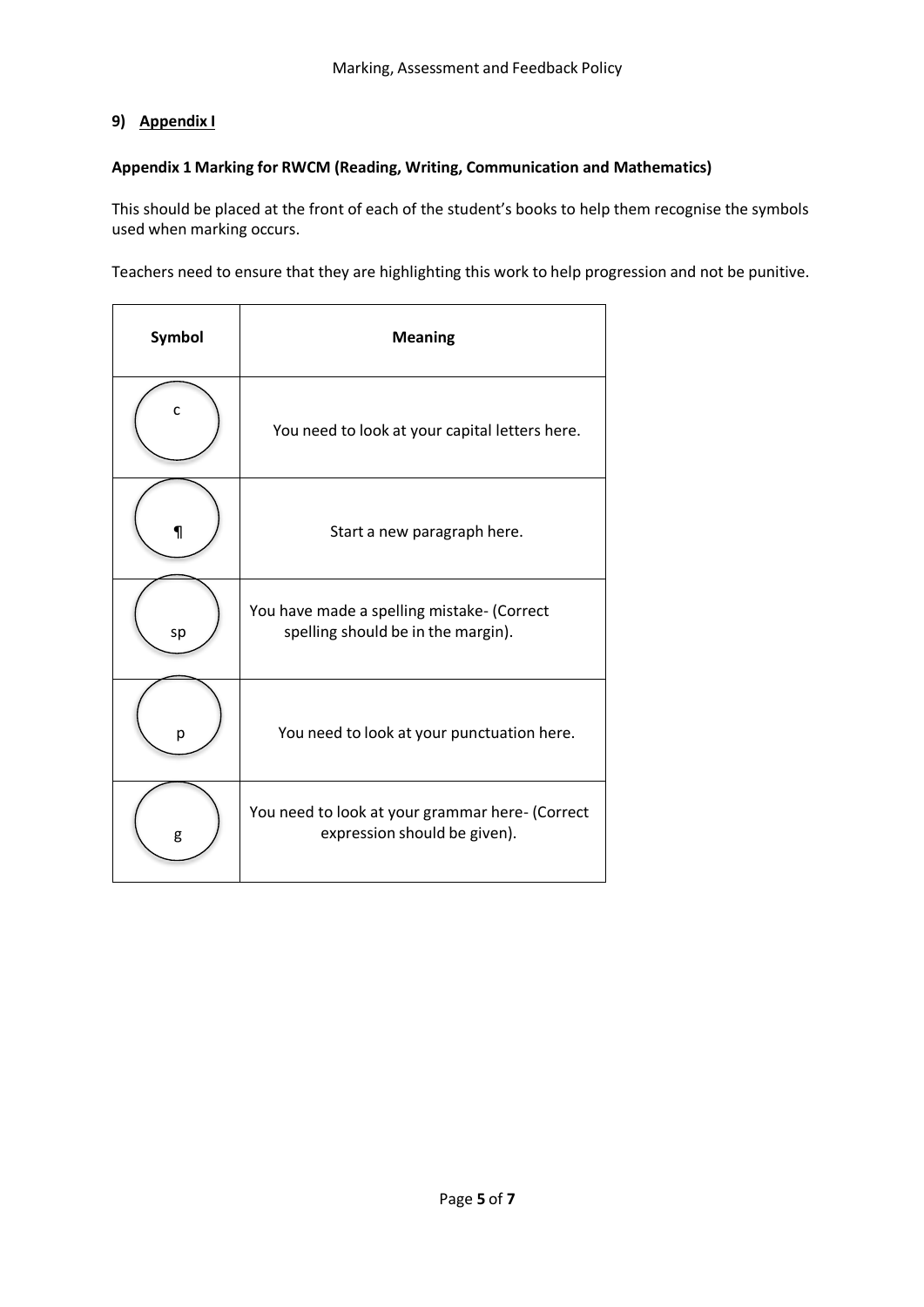# **10) Appendix II**

# **Marking Policy Outline**

|    | <b>Type of</b><br>marking        | Stamp/Symbol<br>associated | What it looks like                                                                                                                                                                                                                                                                                                                                                                                                                                                                                                                                                 | Frequency                           |
|----|----------------------------------|----------------------------|--------------------------------------------------------------------------------------------------------------------------------------------------------------------------------------------------------------------------------------------------------------------------------------------------------------------------------------------------------------------------------------------------------------------------------------------------------------------------------------------------------------------------------------------------------------------|-------------------------------------|
| 1. | Acknowledge<br>ment marking      | Checked by<br>your Teacher | Work is checked for<br>completion and<br>correctness.<br>Light touch "tick and flick"<br>marking.<br>Brief attainment-based<br>comment.                                                                                                                                                                                                                                                                                                                                                                                                                            | Every piece of<br>work<br>produced. |
| 2. | Verbal<br>feedback<br>(VF)       | eedback                    | Discussion with pupils about<br>their ongoing progress and<br>work.<br>Use of open and deep<br>questions in order to<br>provoke thinking and<br>progress against the<br>Learning Objective (LO).<br>Pupils should respond to VF<br>as it happens (notes to be<br>made in book)                                                                                                                                                                                                                                                                                     | At least once a<br>week.            |
| 3. | Diagnostic<br>teacher<br>marking | <b>WWW</b><br><b>EBI</b>   | Opportunity for pupils to<br>complete an assessment<br>task/assessed piece of work.<br>Detailed feedback which<br>relates to how well pupils<br>have shown skills from the<br>LO's/ MTPs (Medium-term<br>plans).<br>Positive comments related<br>to LO/Success criteria.<br><b>Evidence Based</b><br>Interventions (EBI)- an area<br>where the LO was not met<br>or a there is a<br>suggestion/question in order<br>to progress.<br>Pupils will have the<br>opportunity to respond to<br><b>EBI through Directed</b><br>Improvement and Reflection<br>Time (DIRT). | Every 2 weeks.                      |